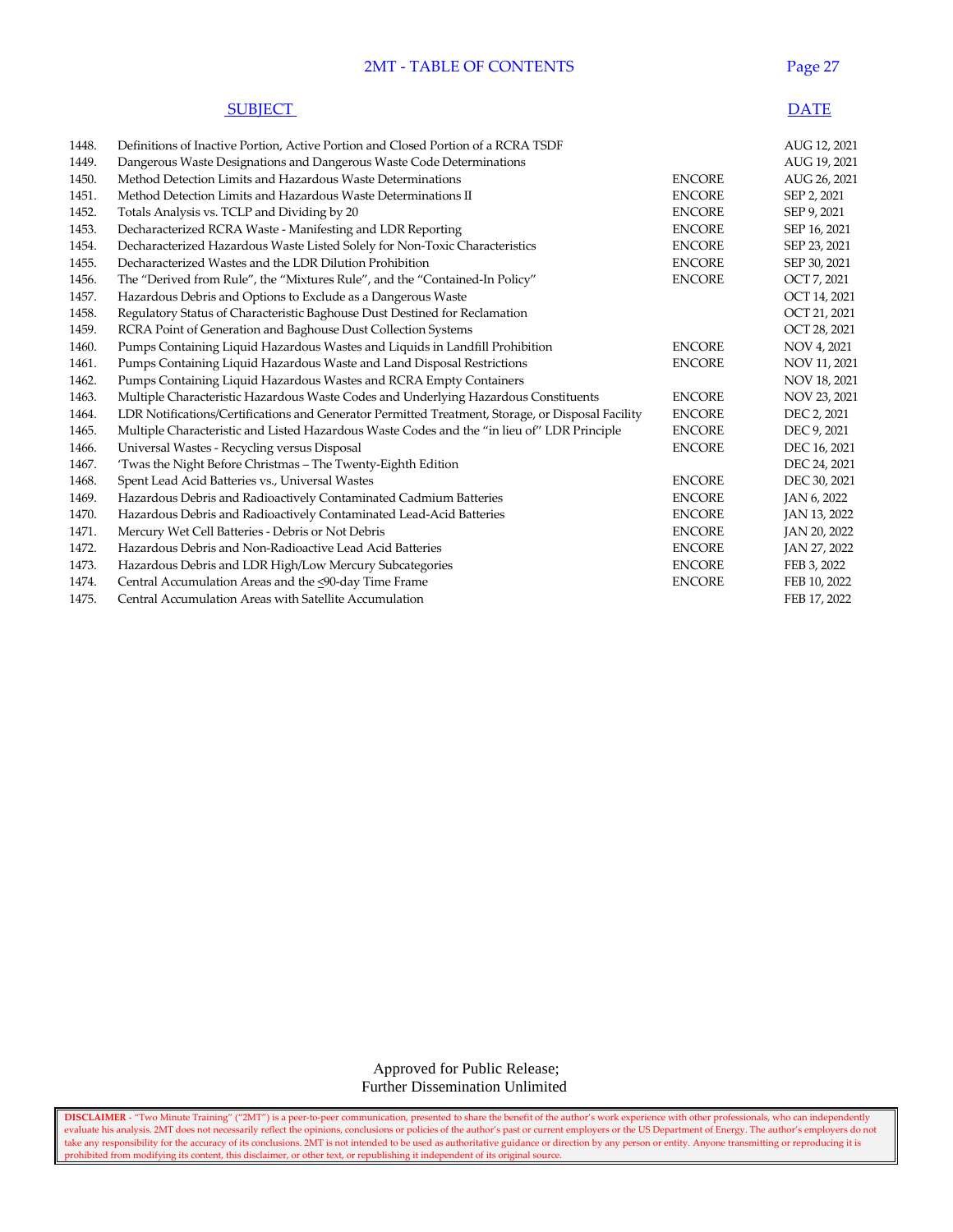# **TWO MINUTE TRAINING**

# **TO:** *CENTRAL PLATEAU CLEANUP COMPANY*

**FROM:** *PAUL W. MARTIN, RCRA Subject Matter Expert CPCCo Environmental Protection, Hanford, WA*

# **SUBJECT:** *CENTRAL ACCUMULATION AREAS WITH SATELLITE ACCUMULATION*

# **DATE:** *FEBRUARY 17, 2022*

| <b>CPCCo Projects</b>   | <b>CPCCo Functionals</b> | <b>HMIS</b>         | <b>Hanford</b>           | <b>Other Hanford</b>  | <b>Other Hanford</b> |
|-------------------------|--------------------------|---------------------|--------------------------|-----------------------|----------------------|
|                         |                          |                     | <b>Laboratories</b>      | <b>Contractors</b>    | <b>Contractors</b>   |
| <b>Tania Bates</b>      | <b>Jeff Bramson</b>      | Morgan Baker        |                          |                       |                      |
| Theresa Boles           | <b>Bob Bullock</b>       | <b>Brett Barnes</b> | Dean Baker               | <b>Bill Bachmann</b>  | Dan Saueressig       |
| <b>Justin Bolles</b>    | Frank Carleo             | Mike Demiter        | Linda Conlin             | Scott Baker           | Lana Strickling      |
| <b>James Brack</b>      | <b>Bob Cathel</b>        | Kip George          | Garrett Knutson          | Michael Carlson       | <b>Joelle Moss</b>   |
| <b>Rene Catlow</b>      | Danielle Collins         | Jerry Cammann       | Eric Van Mason           | Paul Crane            | Greg Varljen         |
| Peter Ceton             | <b>Stacy Cutter</b>      | Kelly Elsethagen    |                          | Tina Crane            | Robin Varljen        |
| Richard Clinton         | <b>Jeanne Elkins</b>     | Garin Erickson      | <b>DOE RL, ORP, WIPP</b> | Ron Del Mar           | Julie Waddoups       |
| Patty Drago             | <b>Ionathan Fullmer</b>  | Katie Hall          |                          | John Dorian           | Jay Warwick          |
| Paul Fernandez          | Randal Fox               | Dashia Huff         | Duane Carter             | Mark Ellefson         | Ted Wooley           |
| Ryan Fisher             | <b>Bailey Hardy</b>      | Mark Kamberg        | Ingrid Colton            | Darrin Faulk          |                      |
| <b>Andrew Getz</b>      | <b>Steve Heninger</b>    | <b>Ion McKibben</b> | Tony McKarns             | <b>James Hamilton</b> |                      |
| Cory Grabeel            | <b>John Hultman</b>      | Saul Martinez       | Allison Wright           | Leah Hare             |                      |
| Lawanda Grow            | Julie Johanson           | Matt Mills          |                          | Andy Hobbs            |                      |
| Char Hall               | Mitch Marrott            | Carly Nelson        |                          | Stephanie Johansen    |                      |
| Stuart Hildreth         | Stewart McMahand         | Eric Pennala        |                          | Ryan Johnson          |                      |
| Sarah Horn              | Carlie Michaelis         | Jon Perry           |                          | Megan Lerchen         |                      |
| Aprill Jivelekas        | <b>Brian Mitcheltree</b> | Dave Richards       |                          | Mike Lowery           |                      |
| Sasa Kosjerina          | Anthony Nagel            | Christina Robison   |                          | Michael Madison       |                      |
| William Krueger         | Chris Plager             | Christian Seavoy    |                          | <b>Terri Mars</b>     |                      |
| Richard Lipinski        | Linda Petersen           | David Shaw          |                          | Cary Martin           |                      |
| <b>Stuart Mortensen</b> | <b>Brent Porter</b>      | John Skoglie        |                          | <b>Steve Metzger</b>  |                      |
| <b>Edward Myers</b>     | Sean Sexton              | Greg Sullivan       |                          | Tony Miskho           |                      |
| <b>Trey Reppe</b>       | Dave Shea                |                     |                          | Tom Moon              |                      |
| Melissa Sahm-dame       | Deborah Singleton        |                     |                          | Chuck Mulkey          |                      |
| Seth Slater             | Dale Snyder              |                     |                          | Michelle Oates        |                      |
| Phil Sheely             | Dave St. John            |                     |                          | <b>Kirk Peterson</b>  |                      |
| <b>Jeff Westcott</b>    | Kat Thompson             |                     |                          |                       |                      |
| Richard Willson         | Daniel Turlington        |                     |                          |                       |                      |
| Nick Wood               | <b>Britt Wilkins</b>     |                     |                          |                       |                      |
| Jon Wright              | <b>Jennifer Williams</b> |                     |                          |                       |                      |
|                         |                          |                     |                          |                       |                      |
|                         |                          |                     |                          |                       |                      |

Approved for Public Release; Further Dissemination Unlimited

**DISCLAIMER** - "Two Minute Training" ("2MT") is a peer-to-peer communication, presented to share the benefit of the author's work experience with other professionals, who can independently evaluate his analysis. 2MT does not necessarily reflect the opinions, conclusions or policies of the author's past or current employers or the US Department of Energy. The author's employers do not take any responsibility for the accuracy of its conclusions. 2MT is not intended to be used as authoritative guidance or direction by any person or entity. Anyone transmitting or reproducing it is prohibited from modifying its content, this disclaimer, or other text, or republishing it independent of its original source.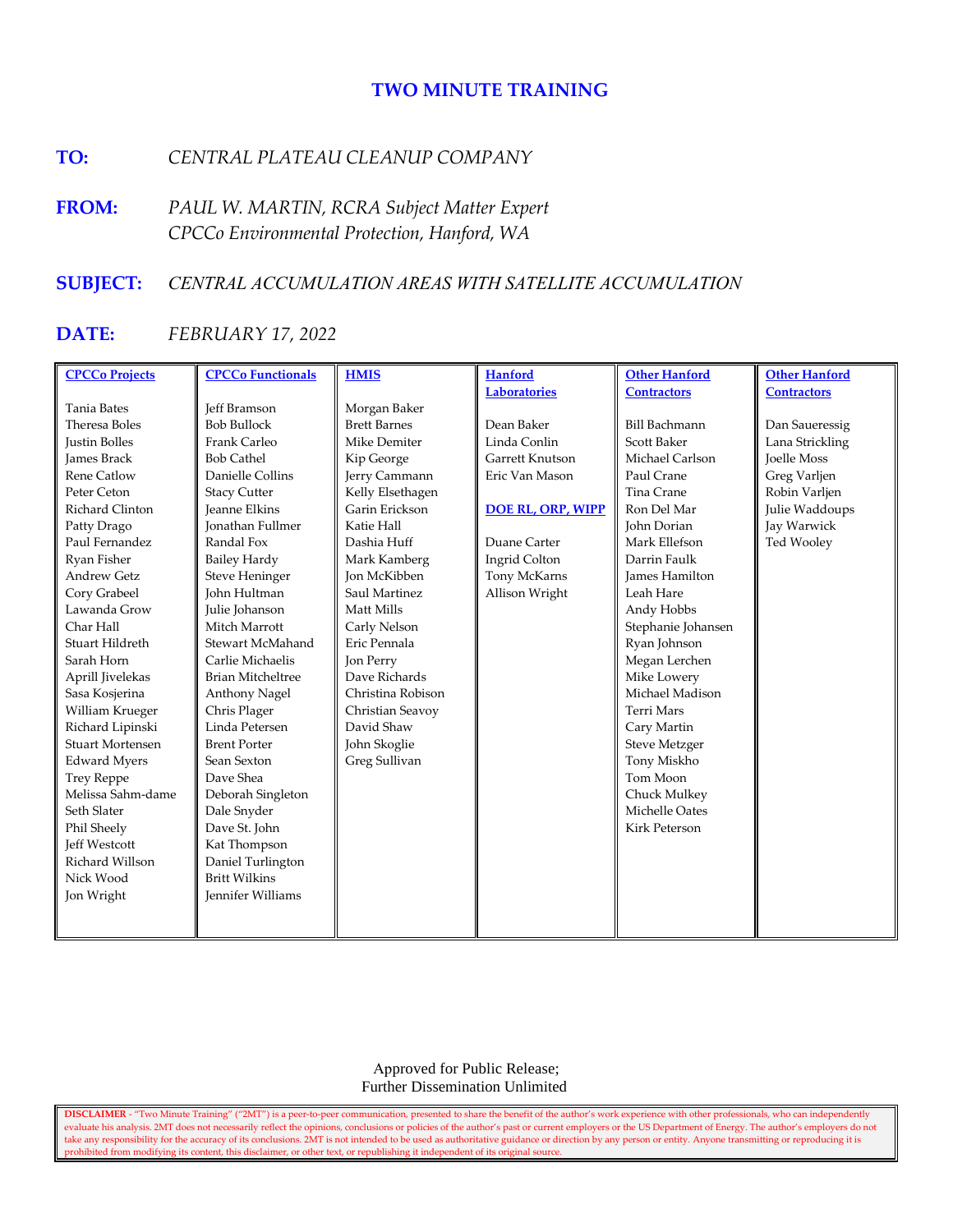## **TWO MINUTE TRAINING**

# **SUBJECT:** Central Accumulation Areas with Satellite Accumulation

- **Q:** Can a Washington state generator stage a dangerous waste satellite accumulation area (SAA) container with a dangerous waste central accumulation area (CAA)?
- **A:** A review o[f WAC 173-303-174\(](https://apps.leg.wa.gov/wac/default.aspx?cite=173-303-174)1) [*[40 CFR 262.15](https://www.govinfo.gov/content/pkg/CFR-2021-title40-vol28/xml/CFR-2021-title40-vol28-sec262-15.xml)*], "Satellite accumulation area regulations for medium quantity and large quantity generators", did not specify whether a generator was or was not allowed to stage an SAA with a CAA. A past Technical Information Memorandum (TIM) dated February 2010, from the Washington Department of Ecology (Ecology) entitled, [Satellite Accumulation,](https://fortress.wa.gov/ecy/publications/publications/94120.pdf) stated:

*"A generator is allowed to locate a satellite accumulation area within a 90/180 day accumulation area, as long as it independently meets the definition of a satellite accumulation area and complies with the satellite accumulation regulations."*

However, a recent Ecology "Focus on:" dated July 2021, entitled, ["Satellite Accumulation Areas"](https://apps.ecology.wa.gov/publications/documents/1904029.pdf) stated:

*"Make sure your SAAs are separate from central accumulation areas at your facility. They may be co-located in the same room as long as they are distinct areas (such as adjacent to one another)."*

As defined a[t WAC 173-303-040,](https://apps.leg.wa.gov/wac/default.aspx?cite=173-303-040) "Definitions":

*"'Satellite accumulation area' means a location at or near any point of generation where dangerous waste is initially accumulated in containers (during routine operations) prior to consolidation at a designated central accumulation area or storage area. The area must be under the control of the operator of the process generating the waste or secured at all times to prevent improper additions of wastes into the satellite containers."*

In review of the Focus On and the SAA definition together, it is interpreted to mean that as long as the SAA is at or near the initial point of generation, under the control of the operator of the process that generated the waste, or the SAA is secured at all times; and the SAA meets all other SAA container management requirements, the SAA can be with a designated CAA as long as they are distinct areas.

Note that the Focus On guidance is only applicable to Washington state generators and other states may or may not have the same interpretation, i.e., your state may vary.

# **SUMMARY:**

- H. An SAA must be at or near the initial point of generation and under control of the operator of the process that generated the waste, or the SAA must be secured at all times.
- $\mathcal{L}_{\mathcal{A}}$ An SAA meeting all the requirements for an SAA is allowed to be with a central accumulation area as long as they are distinct areas.



WAC 173-303-174 is attached to the e-mail. If you have any questions, please contact me a[t Paul\\_W\\_Martin@rl.gov](mailto:Paul_W_Martin@rl.gov?subject=Two%20Minute%20Training%20Question) or at (509) 376-6620.

| <b>FROM:</b>                                                                                                                                                                                                             | Paul W. Martin                                                                    | DATE: | 2/17/2022 | FILE: $2MT \ 2022 \ 021722.rtf$ | PG: |  |
|--------------------------------------------------------------------------------------------------------------------------------------------------------------------------------------------------------------------------|-----------------------------------------------------------------------------------|-------|-----------|---------------------------------|-----|--|
|                                                                                                                                                                                                                          |                                                                                   |       |           |                                 |     |  |
| <b>DISCLAIMER</b> - "Two Minute Training" ("2MT") is a peer-to-peer communication, presented to share the benefit of the author's work experience with other professionals, who can independently evaluate his           |                                                                                   |       |           |                                 |     |  |
| analysis. 2MT does not necessarily reflect the opinions, conclusions or policies of the author's past or current employers or the US Department of Energy. The author's employers do not take any responsibility for the |                                                                                   |       |           |                                 |     |  |
| accuracy of its conclusions. 2MT is not intended to be used as authoritative guidance or direction by any person or entity. Anyone transmitting or reproducing it is prohibited from modifying its content, this         |                                                                                   |       |           |                                 |     |  |
|                                                                                                                                                                                                                          | disclaimer, or other text, or republishing it independent of its original source. |       |           |                                 |     |  |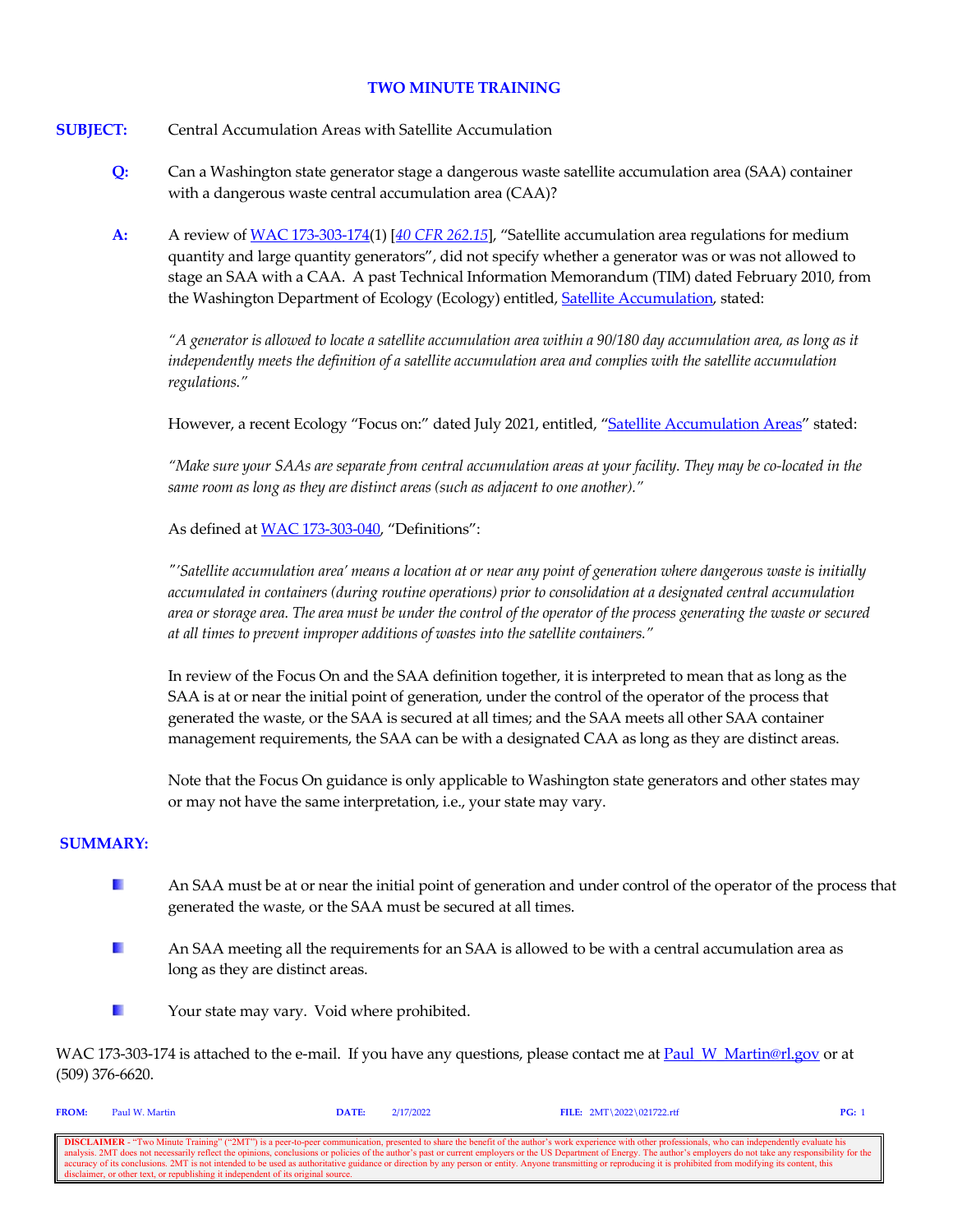## **TWO MINUTE TRAINING - ATTACHMENT**

## **SUBJECT:** Central Accumulation Areas with Satellite Accumulation

## **WAC 173-303-174 Satellite accumulation area regulations for medium quantity generators and large quantity generators.**

(1) A generator may accumulate as much as fifty-five gallons of dangerous waste or either one quart of liquid acutely hazardous waste or 2.2 lbs. of solid acutely hazardous waste (as defined in WAC 173-303-040) in containers at or near any point of generation where waste initially accumulates (defined as a satellite accumulation area in WAC 173-303-040). The satellite accumulation area must be under the control of the operator of the process generating the waste or secured at all times to prevent improper additions of wastes to a satellite container. A generator may accumulate waste without a permit, or without complying with WAC 173-303-400, 173-303-600, 173-303-692, and 173-303-800, provided that all the conditions for exemption in this section are met. A generator may comply with the conditions for exemption in this section instead of complying with the conditions for exemption in WAC 173-303-172 and 173-303-200, except as required by (h) and (i) of this subsection. The conditions for exemption for satellite accumulation are:

(a) Condition of containers. If a container holding dangerous waste is not in good condition (e.g., severe corroding or rusting or flaking or scaling, and/or apparent structural defects) or if it begins to leak, the generator must transfer the dangerous waste to a container that is in good condition and does not leak, or immediately transfer and manage the waste in a central accumulation area operated in compliance with WAC 173-303-172 or 173-303-200, as applicable. In addition, the generator must address leaks and spills in accordance with the applicable provisions of WAC 173-303-145, 173-303-172, and 173-303-201.

(b) Compatibility of waste with containers. The generator must use a container made of or lined with materials which will not react with, and are otherwise compatible with, the dangerous waste to be stored, so that the ability of the container to contain the waste is not impaired.

(c) Management of containers.

- (i) A container holding dangerous waste must be closed at all times, except:
	- (A) When it is necessary to add or remove waste; or
	- (B) When temporary venting of a container is necessary, such as:
		- (I) For the proper operation of equipment; or
		- (II) To prevent dangerous situations, such as build-up of extreme pressure.

(ii) A container holding dangerous waste must not be opened, handled, or stored in a manner which may rupture the container or cause it to leak.

(d) Special requirements for reactive waste. Containers holding reactive waste exhibiting a characteristic specified in WAC 173-303-090 (7)(a)(vi) through (viii) must be stored in a manner equivalent to the separation distances for storage of explosives in the International Fire Code, 2015 edition, or the version adopted by the local fire district.

| <b>FROM:</b> | Paul W. Martin                                                                    | DATE: | 2/17/2022 | <b>FILE:</b> $2MT \ 2022 \ 021722. rff$                                                                                                                                                                                  | PG: 2 |
|--------------|-----------------------------------------------------------------------------------|-------|-----------|--------------------------------------------------------------------------------------------------------------------------------------------------------------------------------------------------------------------------|-------|
|              |                                                                                   |       |           |                                                                                                                                                                                                                          |       |
|              |                                                                                   |       |           | <b>DISCLAIMER</b> - "Two Minute Training" ("2MT") is a peer-to-peer communication, presented to share the benefit of the author's work experience with other professionals, who can independently evaluate his           |       |
|              |                                                                                   |       |           | analysis. 2MT does not necessarily reflect the opinions, conclusions or policies of the author's past or current employers or the US Department of Energy. The author's employers do not take any responsibility for the |       |
|              |                                                                                   |       |           | accuracy of its conclusions. 2MT is not intended to be used as authoritative guidance or direction by any person or entity. Anyone transmitting or reproducing it is prohibited from modifying its content, this         |       |
|              | disclaimer, or other text, or republishing it independent of its original source. |       |           |                                                                                                                                                                                                                          |       |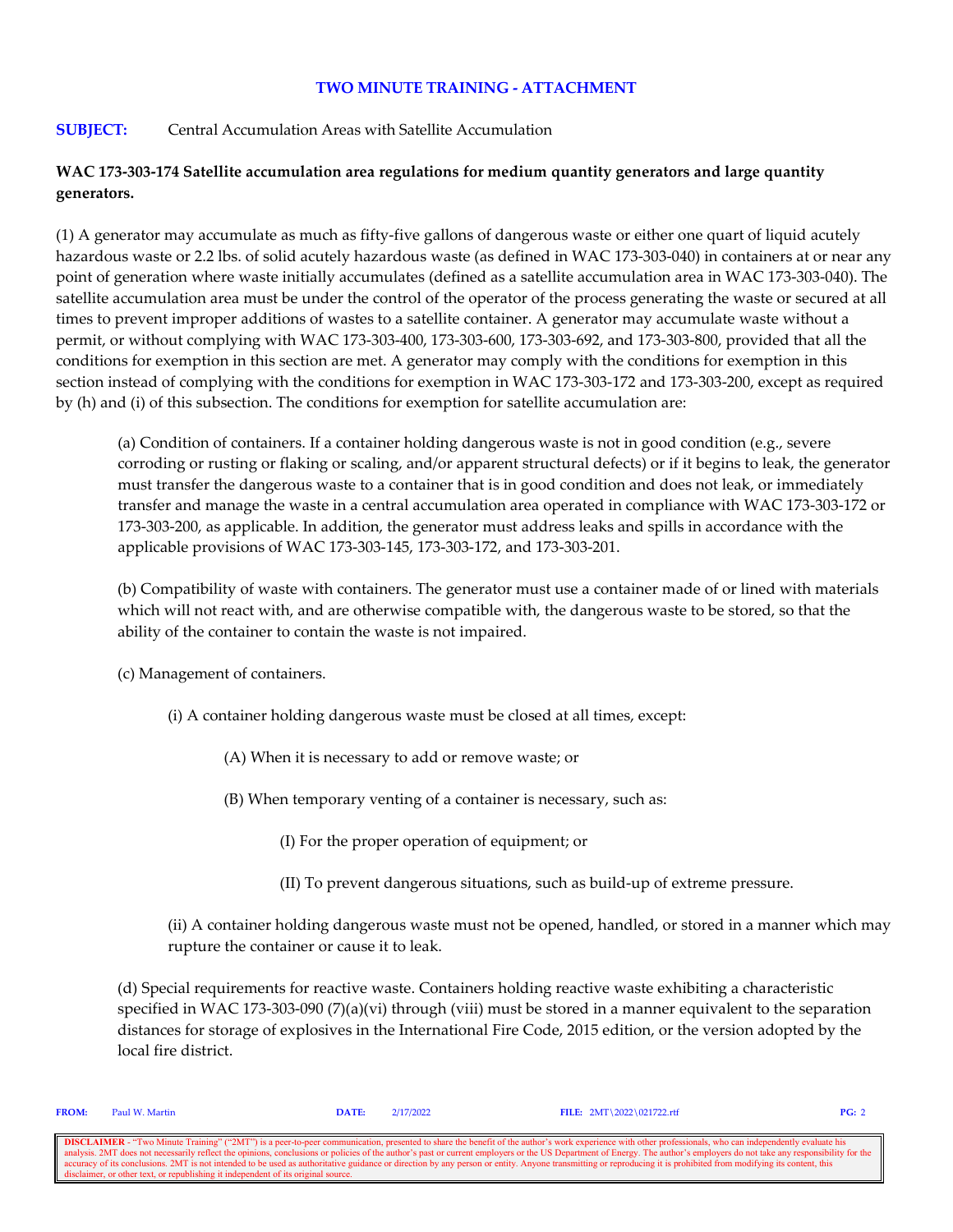## **TWO MINUTE TRAINING - ATTACHMENT**

## **SUBJECT:** Central Accumulation Areas with Satellite Accumulation

(e) Special requirements for incompatible wastes.

(i) Incompatible wastes, or incompatible wastes and materials must not be placed in the same container, unless WAC 173-303-395(1)(b) is complied with.

(ii) Dangerous waste must not be placed in an unwashed container that previously held an incompatible waste or material.

(iii) A storage container holding a dangerous waste that is incompatible with any waste or other materials stored nearby in other containers, piles, open tanks, or surface impoundments must be separated from the other materials or protected from them by means of a dike, berm, wall, or other device. Containment systems for incompatible wastes must be separate.

(f) Container labeling or marking. A generator must clearly label or mark each container of dangerous waste with the following:

(i) The words "Dangerous Waste" or "Hazardous Waste." Except for containers one gallon (or four liters) and under, the lettering must be legible from a distance of twenty-five feet or the lettering size is a minimum of one-half inch in height.

(ii) An indication of the hazards of the contents (examples include, but are not limited to, the applicable dangerous waste characteristic(s) and criteria of ignitable, corrosive, reactive and toxic and the applicable hazard(s) identified for listed dangerous wastes). The label or marking must be:

(A) Legible and/or recognizable from a distance of twenty-five feet or the lettering size is a minimum of one-half inch in height; and

(B) Include descriptive word(s) and/or pictogram(s) that identifies the hazards associated with the contents of the containers for the public, emergency response personnel, and employees; for containers one gallon (or four liters) and under the label, marking or lettering can be appropriate for the size of the container.

(g) Accumulation limits. When the accumulation limits listed in this subsection are met:

(i) The container(s) must be marked immediately with the accumulation start date; and

(ii) Moved within three consecutive calendar days to a permitted on-site designated storage area or an on-site central accumulation area or to a permitted off-site designated facility; and

(iii) During the three consecutive calendar day period the generator must continue to comply with all the conditions for exemption for satellite accumulation in this section.

**FROM:** Paul W. Martin **DATE:** 2/17/2022 **FILE:** 2MT\2022\021722.rtf **PG:** 3

**DISCLAIMER** - "Two Minute Training" ("2MT") is a peer-to-peer communication, presented to share the benefit of the author's work experience with other professionals, who can independently evaluate his analysis. 2MT does n onclusions or policies of the author's past or current employers or the US Department of Energy. The author's employers do not take any resp accuracy of its conclusions. 2MT is not intended to be used as authoritative guidance or direction by any person or entity. Anyone transmitting or reproducing it is prohibited from modifying its content, this disclaimer, o